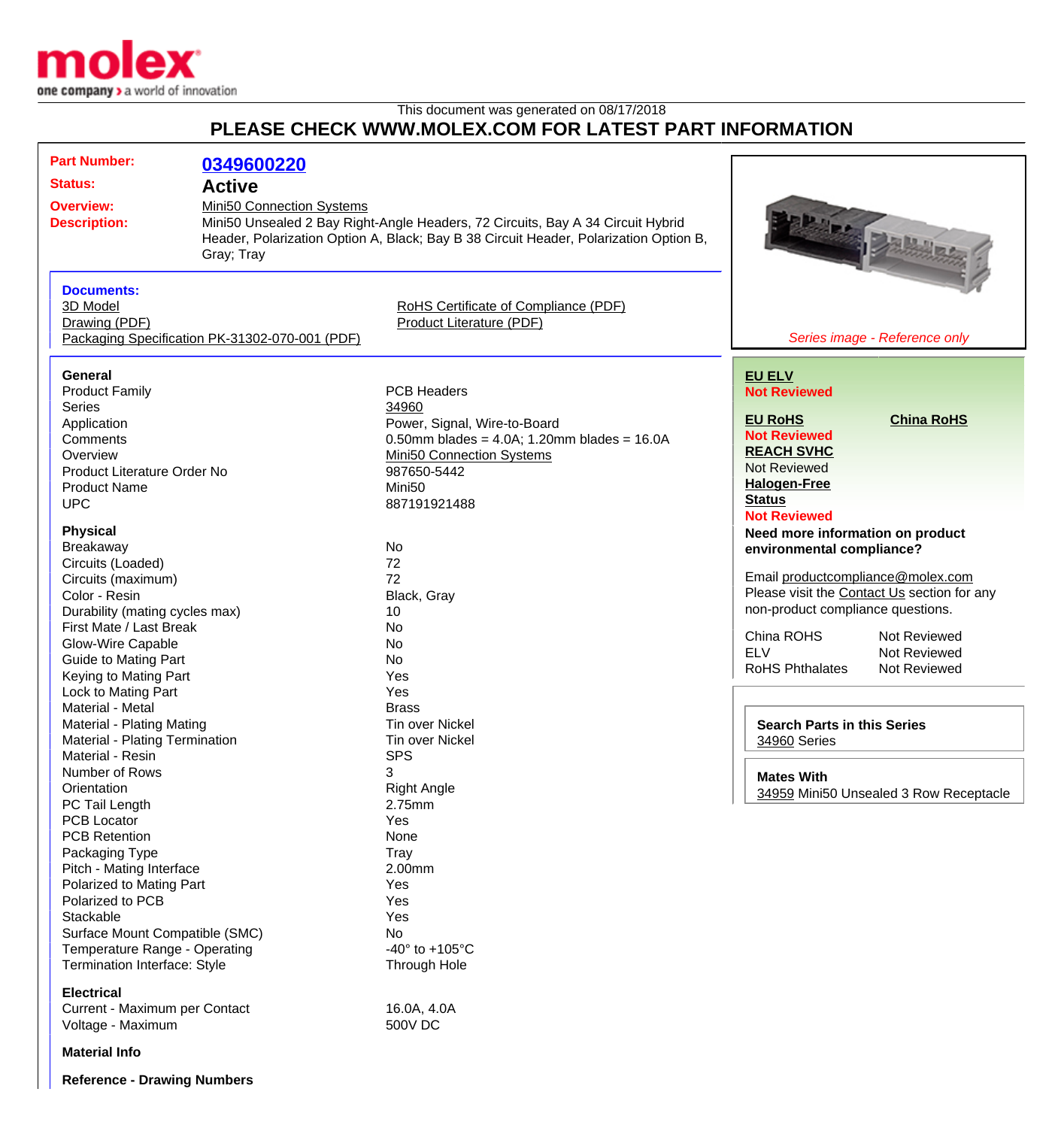## This document was generated on 08/17/2018 **PLEASE CHECK WWW.MOLEX.COM FOR LATEST PART INFORMATION**